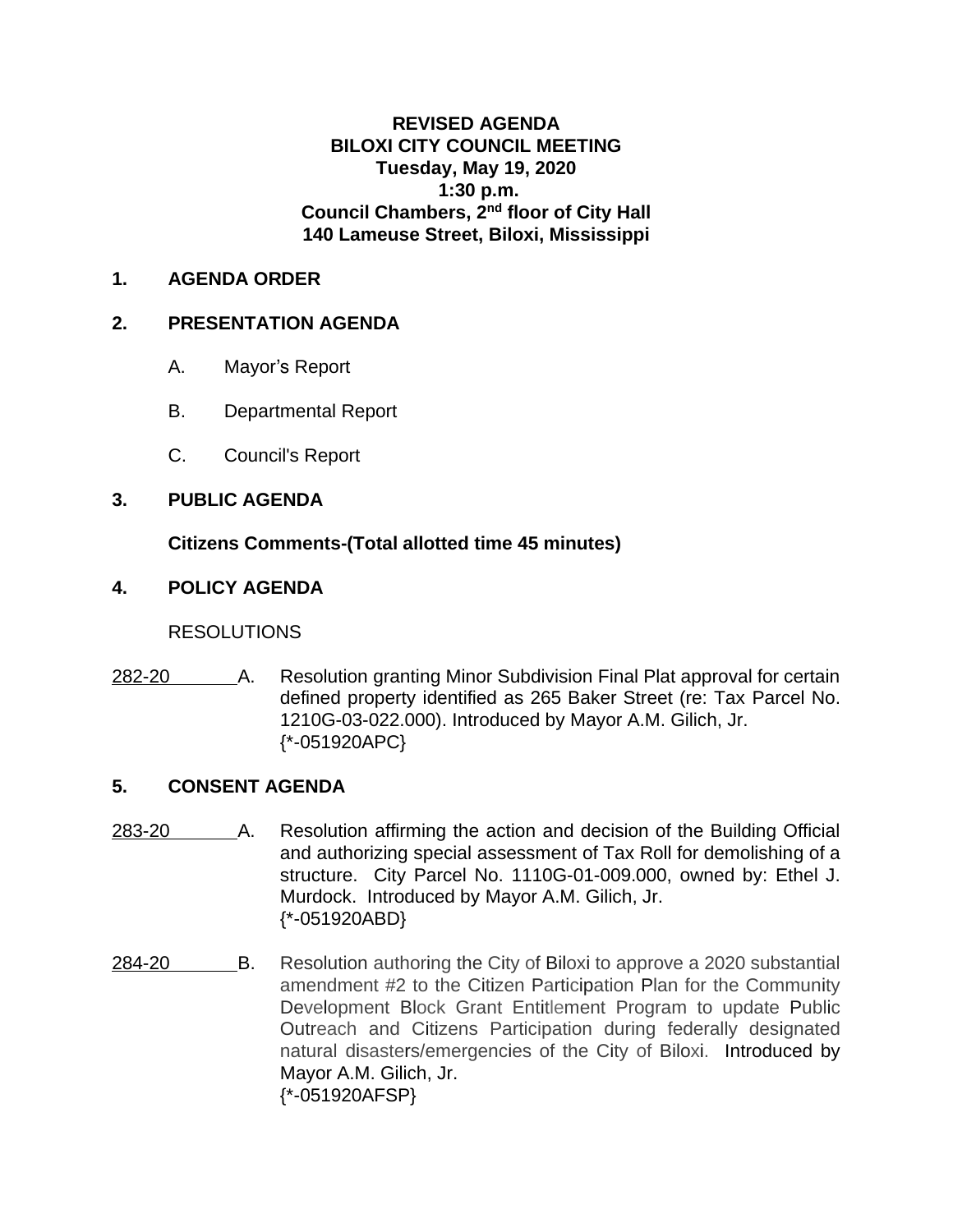- 285-20 C. Resolution authorizing the Biloxi Police Department to apply for grant monies from the Department of Justice Paul Coverdell Forensic Science Improvement Grant Program in the amount of \$46,741.50, with no cost match. Introduced by Mayor A.M. Gilich, Jr. {\*-051920APD}
- 286-20 D. Resolution authorizing the Biloxi Police Department to apply for grant Monies from the 2020 Patrick Leahy Bullet Proof Vest Partnership in the amount of \$52,000 (\$26,000 Partnership Share and \$26,000 City share). Introduced by Mayor A.M. Gilich, Jr. {\*-051920BPD}
- 287-20 **E.** Resolution authorizing purchase of sidearm by retiring member of the Biloxi Police Department (Wayne Miller). Introduced by Mayor A.M. Gilich, Jr. {\*-051920CPD}
- 288-20 F. Resolution to approve and authorize the lowest and best advertised bid received to replace the Snyder Center Air Conditioning Chiller from Star Services in the total amount of \$133,994.00. Funding: Capital Projects Budget. Introduced by Mayor A.M. Gilich, Jr. {\*-051920APUR}
- 289-20 G. Resolution authorizing entry into Tri-Party Agreement for Downtown Housing Incentive Grant for 275 Forrest Avenue and related services, by and among the City of Biloxi, Gulf Coast Main Street Corporation d/b/a Biloxi Main Street District and JTG Properties, LLC and for related purposes. Introduced by Mayor A.M. Gilich, Jr. {\*-051920ACON}
- 290-20 H. Resolution authorizing entry into Tri-Party Agreement for Downtown Housing Incentive Grant for 281 Forrest Avenue and related services, by and among the City of Biloxi, Gulf Coast Main Street Corporation d/b/a Biloxi Main Street District and JTG Properties, LLC and for related purposes. Introduced by Mayor A.M. Gilich, Jr. {\*-051920BCON}

## 291-20 **I.** Resolution authorizing entry into Tri-Party Agreement for Downtown **SUBSTITUTE** Housing Incentive Grant for and related services, by and among the **Resolution Only** City of Biloxi, Gulf Coast Main Street Corporation d/b/a Biloxi Main Street District and 902 Howard, LLC and for related purposes. Introduced by Mayor A.M. Gilich, Jr. {\*-051920CCON}

{\*}-Denotes document name for internet access [http://biloxi.ms.us](http://biloxi.ms.us/) Also available in alternative format.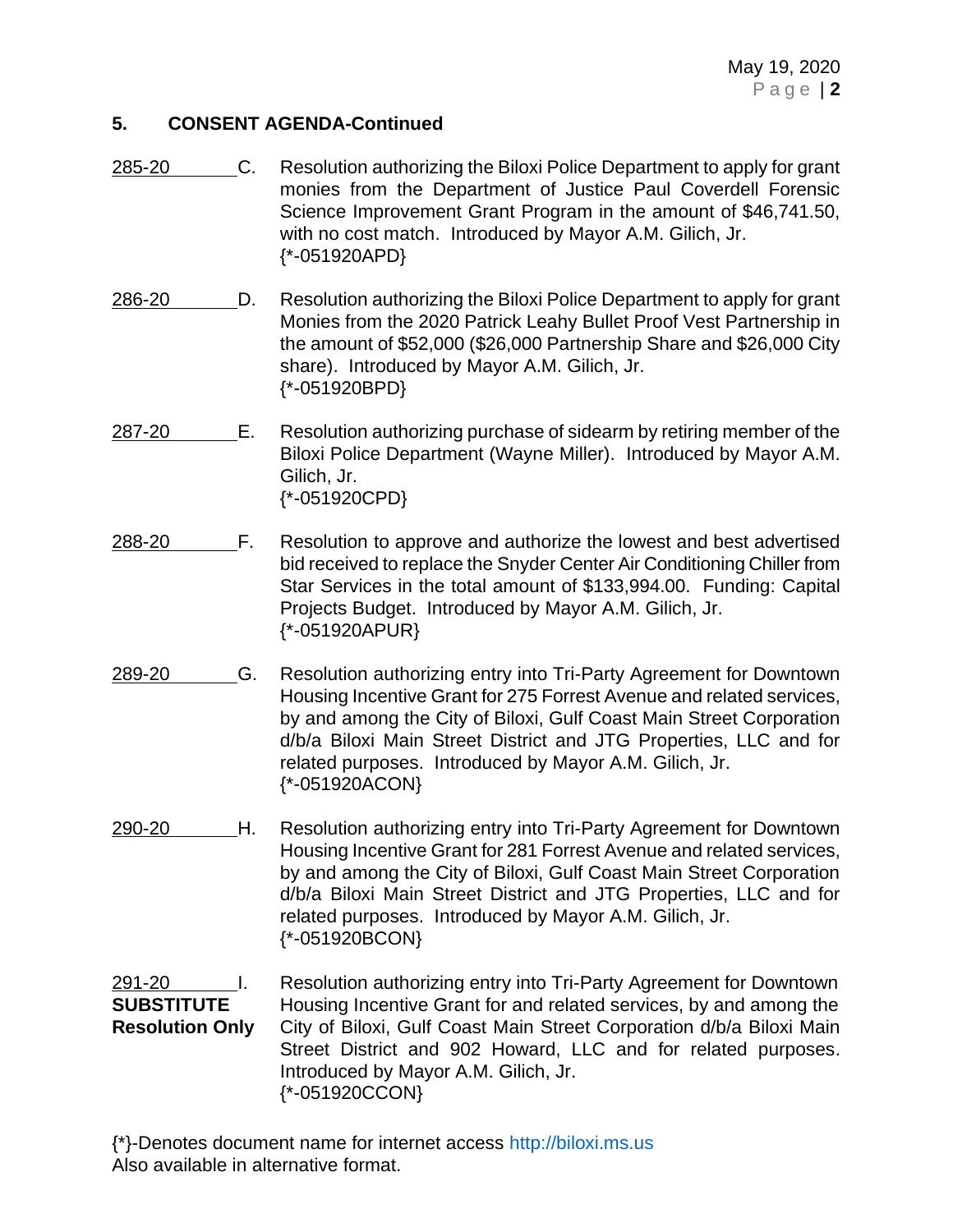- 292-20 J. Resolution authorizing entry into Tri-Party Agreement for Downtown Housing Incentive Grant for and related services, by and among the City of Biloxi, Gulf Coast Main Street Corporation d/b/a Biloxi Main Street District, Michael Griffin and Angela Griffin, and for related purposes. Introduced by Mayor A.M. Gilich, Jr. {\*-051920DCON}
- 293-20 K. Resolution creating Capital Project No. 1068: Keegan Bayou Restoration. Introduced by Mayor A.M. Gilich, Jr. {\*-051920ECON}
- 294-20 L. Resolution amending the municipal budget for fiscal year ending September 30, 2020, to close Capital Project No. 1055: Point Cadet Marina Repairs and transfer the remaining balance to Capital Project No. 1068: Keegan Bayou Restoration. Introduced by Mayor A.M. Gilich, Jr. {\*-051920FCON}
- 295-20 M. Resolution creating Capital Project No. 1069: Kuhn Street Boat Ramp. Introduced by Mayor A.M. Gilich, Jr. {\*-051920GCON}
- 296-20 N. Resolution amending the municipal budget for fiscal year ending September 30, 2020, to close Capital Project No. 1043: Point Cadet Marina Electrical Upgrades and transfer the remaining balance to Capital Project No. 1069: Kuhn Street Boat Ramp. Introduced by Mayor A.M. Gilich, Jr. {\*-051920HCON}
- 297-20 O. Resolution amending the municipal budget for fiscal year ending September 30, 2020, to close Capital Project No. 1049: Pine Grove Drainage and transfer the remaining balance to Capital Project No. 1025: Citywide Paving. Introduced by Mayor A.M. Gilich, Jr. {\*-051920ICON}
- 298-20 P. Resolution amending the municipal budget for fiscal year ending September 30, 2020, to close Capital Project No. 1051: Campbell Drive Culverts & Drainage and transfer the remaining balance to Capital Project No. 1025: Citywide Paving. Introduced by Mayor A.M. Gilich, Jr. {\*-051920JCON}
- {\*}-Denotes document name for internet access [http://biloxi.ms.us](http://biloxi.ms.us/) Also available in alternative format.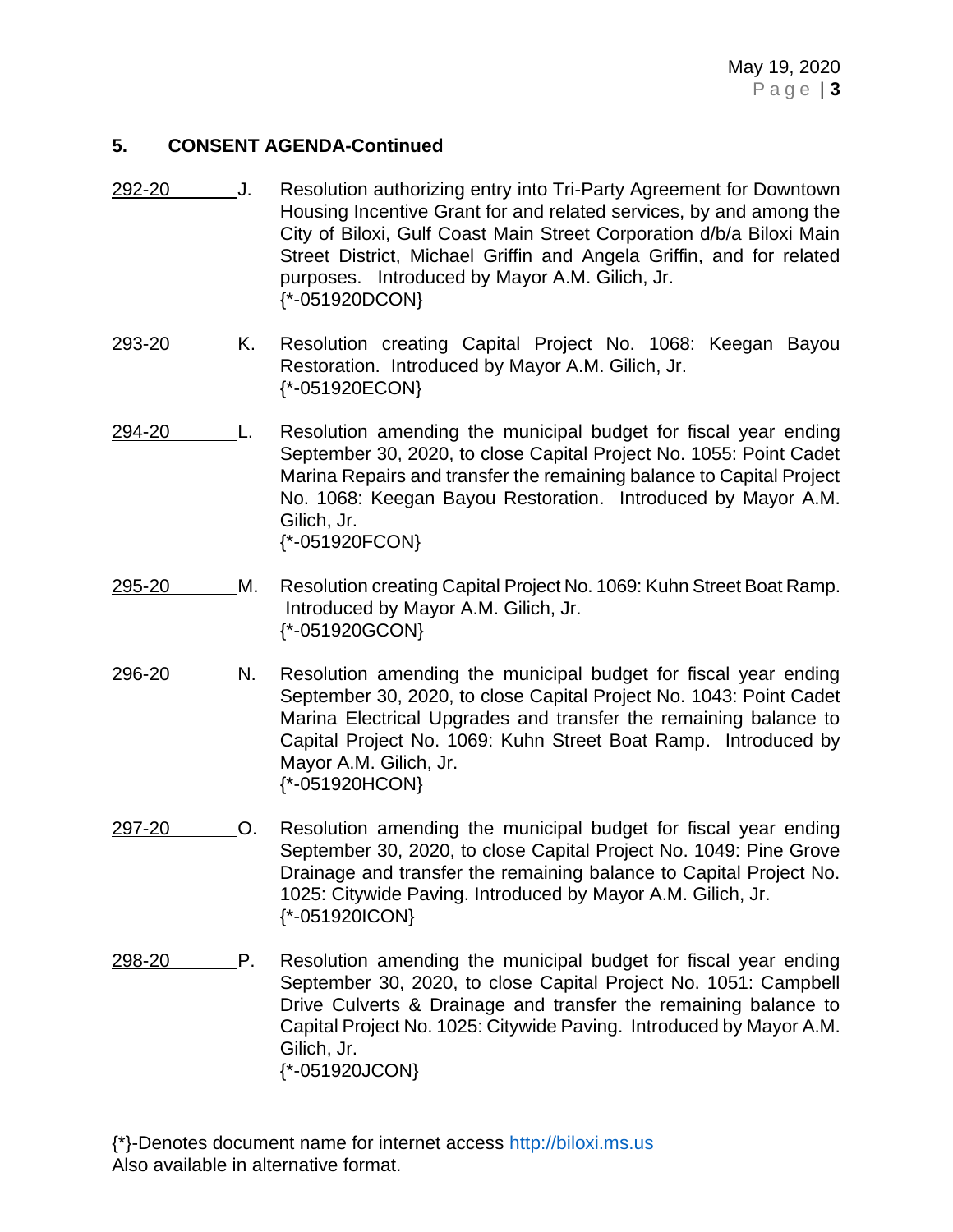- 299-20 Q. Resolution authorizing execution of Landlord Consent to Lease Encumbrance for Riverboat Corporation of Mississippi. Introduced by Mayor A.M. Gilich, Jr. {\*-051920KCON}
- 300-20 R. Resolution authorizing and accepting Change Order No. One (1) to the Construction Agreement with Lane Construction Company of Mississippi, Inc. for the Hurricane Katrina Infrastructure Repair Program, South Contract, Areas SXSN (Project Nos. KG639). Introduced by Mayor A.M. Gilich, Jr. {\*-051920MCON}
- 301-20 S. Resolution authorizing and accepting Change Order No. Two (2) to the Construction Agreement with Lane Construction Company of Mississippi, Inc. for the Hurricane Katrina Infrastructure Repair Program, South Contract, Areas SXSN (Project Nos. KG639). Introduced by Mayor A.M. Gilich, Jr. {\*-051920NCON}
- 302-20 T. Resolution authorizing renewal of Small Municipal and County Government Enterprise Agreement with Environmental Systems Research Institute, Inc. Introduced by Mayor A.M. Gilich, Jr. {\*-051920OCON}
- 303-20 U. Resolution rescinding Resolution No. 277-20 authorizing entry into Tri-Party Agreement for Downtown Housing Incentive Grant and related services, by and among the City of Biloxi, Gulf Coast Main Street Corporation d/b/a Biloxi Main Street District and Deborah D. Bolin and for related purposes. Introduced by Mayor A.M. Gilich, Jr. {\*-051920PCON}
- 304-20 V. Resolution authorizing entry into Tri-Party Agreement for Downtown Housing Incentive Grant and Related Services, by and among the City of Biloxi, Gulf Coast Main Street Corporation d/b/a Biloxi Main Street District and Deborah D. Bolin and for related purposes. Introduced by Mayor A.M. Gilich, Jr. {\*-051920QCON}
- 305-20 W. Resolution authorizing an administrative adjustment to just compensation, as established by prior resolution, for additional relocation assistance in connection with property acquisition for Capital Project No. 996: Keesler Gate – Outside. Introduced by Mayor A.M. Gilich, Jr. {\*-051920RCON}

{\*}-Denotes document name for internet access [http://biloxi.ms.us](http://biloxi.ms.us/) Also available in alternative format.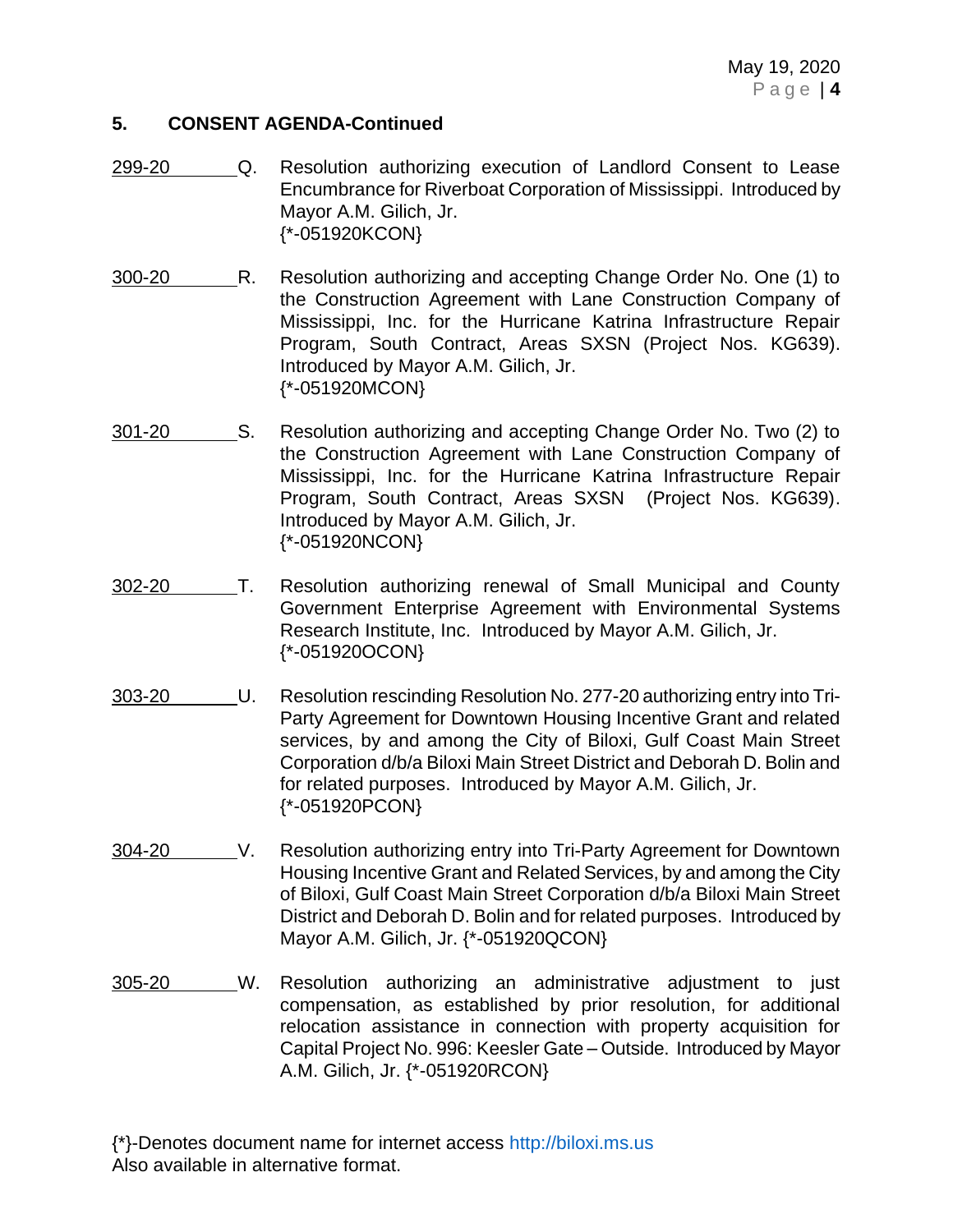- 306-20 X. Resolution recognizing Quitclaim Deed from Harrison County, Mississippi granting title to the Popps Ferry Bridge to the City of Biloxi. Introduced by Mayor A.M. Gilich, Jr. {\*-051920SCON}
- 307-20 Y. Resolution authorizing entry into Professional Services Agreement with Seymour Engineering, PA for Capital Project No. 1068: Keegan Bayou Restoration. Introduced by Mayor A.M. Gilich, Jr. {\*-051920TCON}

308-20 Z. Resolution accepting the bid of SCI, Inc. and authorizing entry into a **SUBSTITUTE** Construction Agreement for Capital Project No. 994: Woolmarket **Resolution only** Road East Drainage. Introduced by Mayor A.M. Gilich, Jr. {\*-051920UCONSUB}

- 309-20 AA. Resolution amending the municipal budget for fiscal year ending September 30, 2020, to close Capital Project No. 1063: Traffic Improvement Project and transfer the remaining balance to Capital Project No. 1070: Point Cadet Traffic Study and Capital Project 1071: Atkinson Road Traffic Study. Introduced by Mayor A.M. Gilich, Jr. {\*-051920VCON}
- 310-20 BB. Resolution creating Capital Project No. 1070: Point Cadet Traffic Study. Introduced by Mayor A.M. Gilich, Jr. {\*-051920WCON}
- 311-20 CC. Resolution authorizing entry into Memorandum of Understanding with the Mississippi Transportation Commission, acting by and through the Mississippi Department of Transportation ("MDOT"), accepting said Grant and amending the municipal budget for fiscal year ending September 30, 2020 to recognize grant funds into the budget for Capital Project No. 1070: Point Cadet Traffic Study. Introduced by Mayor A.M. Gilich, Jr. {\*-051920XCON}
- 312-20 DD. Resolution creating Capital Project No. 1071: Atkinson Road Traffic Study. Introduced by Mayor A.M. Gilich, Jr. {\*-051920YCON}
- 313-20 EE. Resolution authorizing entry into Memorandum of Understanding with the Mississippi Transportation Commission, acting by and through the Mississippi Department of Transportation ("MDOT"), accepting said Grant and amending the municipal budget for fiscal year ending September 30, 2020 to recognize grant funds into the budget for Capital Project No. 1071: Atkinson Road Traffic Study. Introduced by Mayor A.M. Gilich, Jr. {\*-051920ZCON}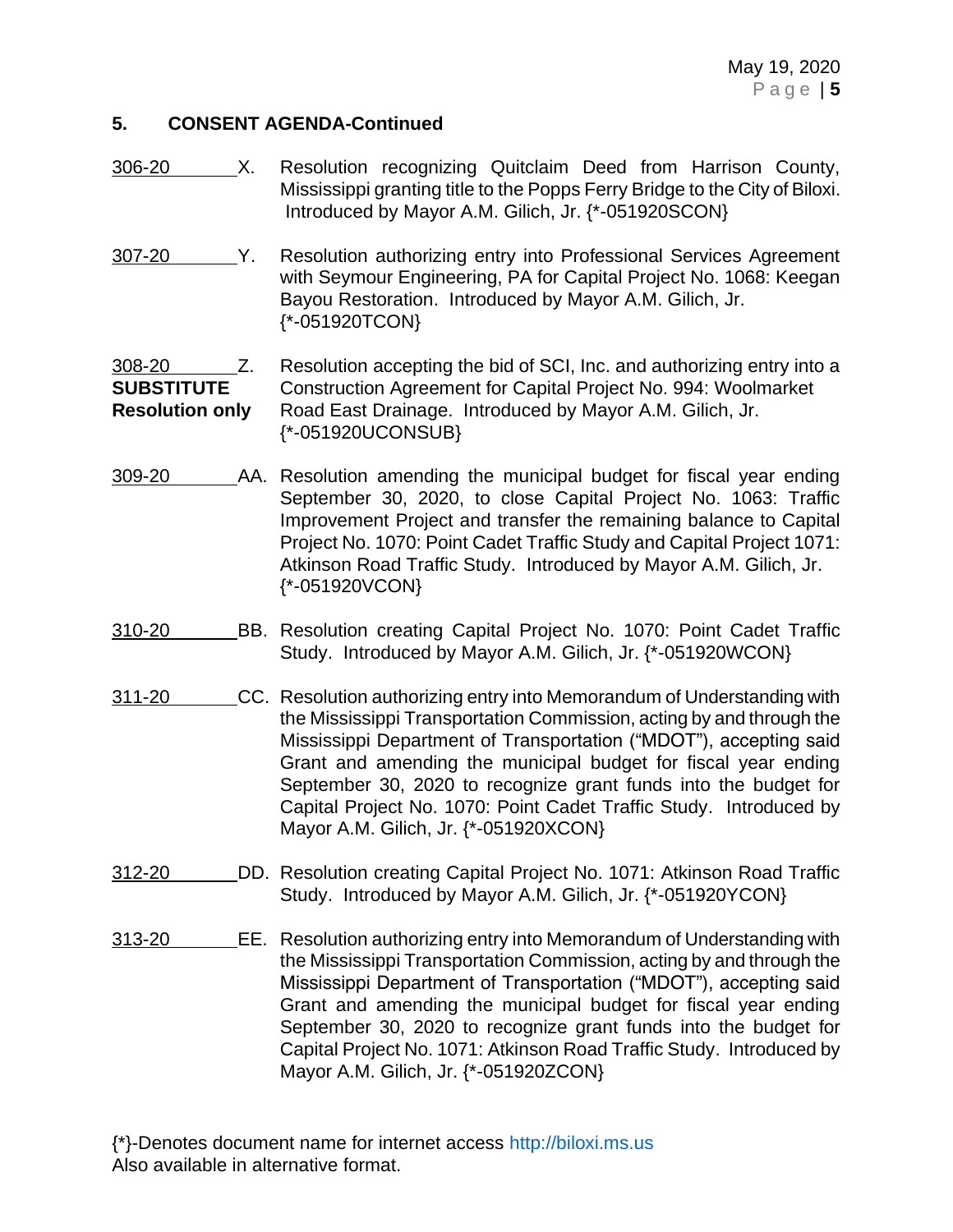- 314-20 FF. Resolution authorizing Task Order Amendment No. Five (5) to Master Services Agreement for Professional Services with Williford Gearhart & Knight, Inc. for the Hurricane Katrina Infrastructure Repair Program, Area 5: ROD9 (KG631, KG646 and K7112). Introduced by Mayor A.M. Gilich, Jr. {\*-051920AACON}
- 315-20 GG. Resolution approving entry into Collocation Agreement with AT&T Mississippi – d/b/a BellSouth Telecommunications, LLC for the installation of a collocated small cell facility on the traffic signal located on the southeast corner of Caillavet Street and Bayview Avenue. Introduced by Mayor A.M. Gilich, Jr. {\*-051920BBCON}
- 316-20 HH. Resolution authorizing entry into a Memorandum of Understanding with the Mississippi Department of Environmental Quality and authorizing submission of a sub recipient grant application to the U.S. Department of the Treasury for RESTORE Act funding to be utilized in connection with Capital Project No. 1024: Point Cadet Marina Improvements (West). Introduced by Mayor A.M. Gilich, Jr. {\*-051920CCCON}
- 317-20 II. Resolution creating Capital Project No. 1072: Wave Outfalls and amending the municipal budget for fiscal year ending September 30, 2020 to provide funding for said project. Introduced by Mayor A.M. Gilich, Jr. {\*-051920DDCON}
- 318-20 JJ. Resolution authorizing request for GOMESA funding to the Mississippi Department of Marine Resources for funding to be utilized in connection with Capital Project No. 1072: Wave Outfalls. Introduced by Mayor A.M. Gilich, Jr. {\*-051920EECON}
- 319-20 KK. Resolution authorizing entry into Professional Services Agreement with Covington Civil and Environmental, LLC for Capital Project No. 1072: Wave Outfalls. Introduced by Mayor A.M. Gilich, Jr. {\*-051920FFCON}
- 320-20 LL. Resolution rescinding Resolution No. 114-20 due to cancellation of special events as a result of COVID-19 and authorizing entry into Special Event Agreement and First Amendment to Special Event Agreement with Danny Pitalo d/b/a Gorenflo Bait & Tackle for the 34th Annual Cobia Tournament. Introduced by Mayor A.M. Gilich, Jr. {\*-051920GGCON}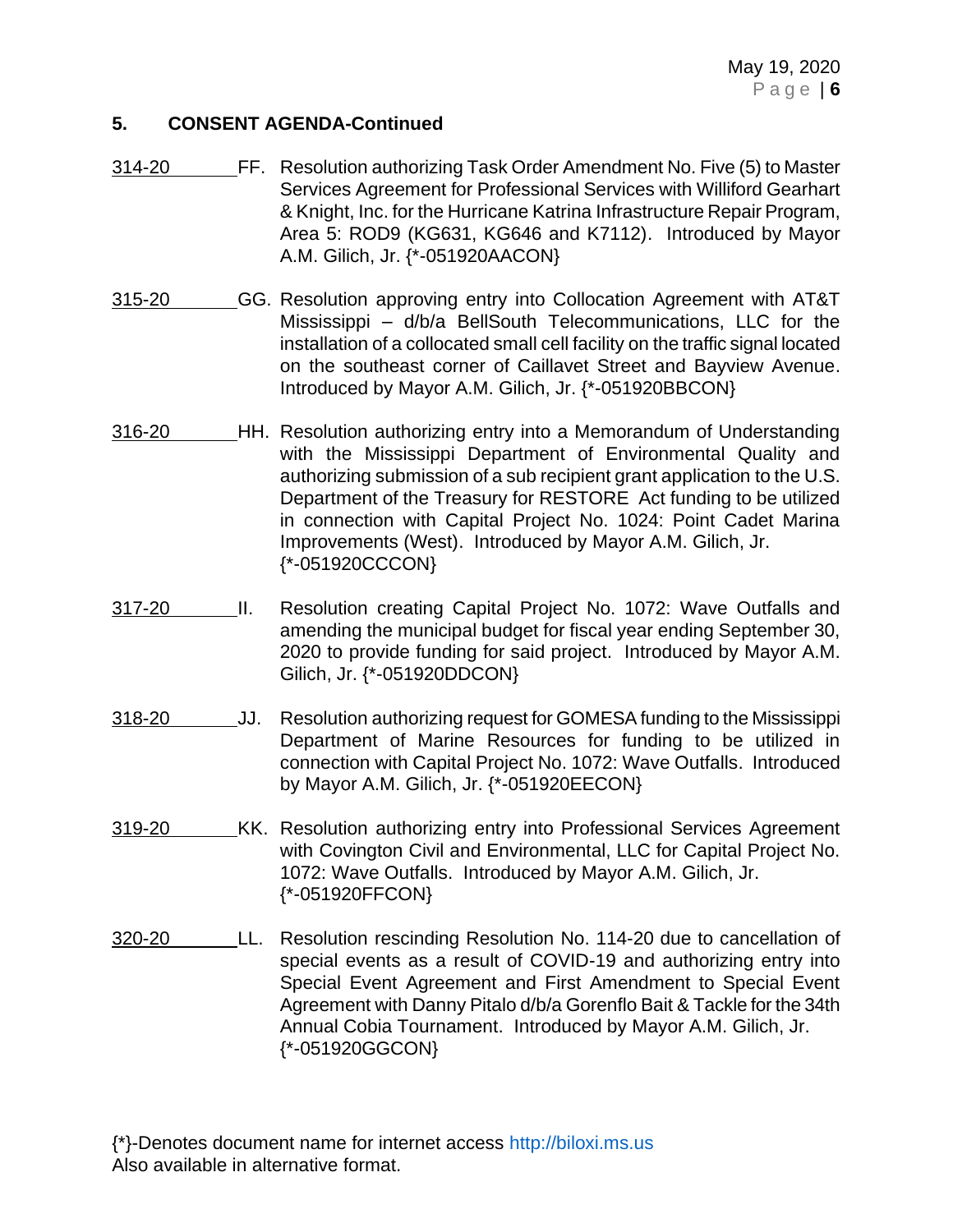- 321-20 MM. Resolution authorizing payment to Harrison County, Mississippi for paving of Mason Road from Capital Project No. 1025: Citywide Paving. Introduced by Mayor A.M. Gilich, Jr. {\*-051920HHCON}
- 322-20 NN. Resolution authorizing reallocation of payments under the professional services agreement with Neel-Schaffer, Inc. for archaeological remote sensing and monitoring in connection with the Hurricane Katrina Infrastructure Repair Program, Area 6: Buena Vista West, Phase 1&2 ("BVW1&2") to City Project No. KG646. Introduced by Mayor A.M. Gilich, Jr. {\*-051920IICON}
- 323-20 OO. Resolution authorizing reallocation of payments under the professional services agreement with Neel-Schaffer, Inc. for Cultural Resources Management Services in connection with the Hurricane Katrina Infrastructure Repair Program, Area 7: Buena Vista East, Phase 1&2 ("BVE1&2") AND Area 8: St. Michael's, Phase 1&2 ("STM1&2") to City Project No. KG646. Introduced by Mayor A.M. Gilich, Jr. {\*-051920JJCON}
- 324-20 PP. Resolution accepting and approving Change Order No. Three (3) to Construction Agreement with D.N.P., Inc. for Capital Project No. 1022: Woolmarket City Center Building. Introduced by Mayor A.M. Gilich, Jr. {\*-051920KKCON}
- 325-20 QQ. Resolution authorizing entry into First Amendment to Fire Pump & Fire Suppression Testing and Inspection Agreement by and between the City of Biloxi and Southern Fire Sprinkler, Inc.. Introduced by Mayor A.M. Gilich, Jr. {\*-051920LLCON}
- 326-20 RR. Resolution accepting the Terms and Conditions of Stryker Corporation and authorizing purchase of a ProCare Services Plan for the maintenance of an automated external defibrillator ("AED") used by the Biloxi Fire Department. Introduced by Mayor A.M. Gilich, Jr. {\*-051920MMCON}
- 327-20 SS. Resolution authorizing entry into First Amendment to Special Event Agreement by and between the City of Biloxi and Mississippi Gulf Coast Billfish Classic, Inc. Introduced by Mayor A.M. Gilich, Jr. {\*-051920NNCON}
- {\*}-Denotes document name for internet access [http://biloxi.ms.us](http://biloxi.ms.us/) Also available in alternative format.